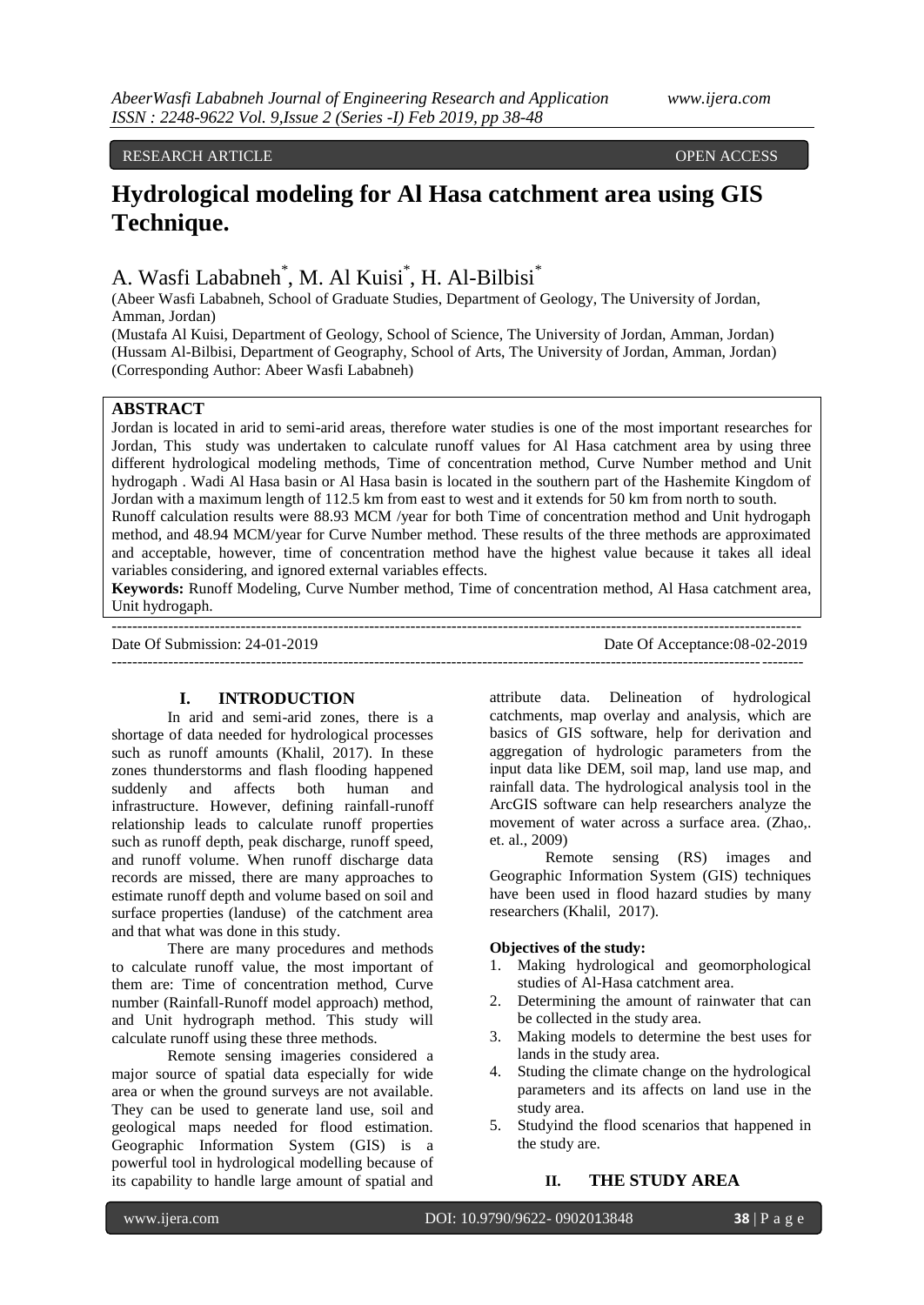The study area is known as Wadi Al Hasa basin or Al Hasa Basin, which is located in the southern part of the Hashemite Kingdom of Jordan. It extends between longitude 35º 32´ and 36º 27´

east, and the latitudes 30º 30´ and 31º 4´ north as it shown in (Figure 1) the maximum length of the basin is 112.5 km from east to west, while it extends for 50 km from north to south.



**Figure 1:** Wadi al Hasa catchment area location.

The physical characteristics of the basin affect indirectly the volume of the flood that forms in it. These characteristics include the climate, the soil, the geology and the vegetation. The climate of Wadi Al Hasa is characterized by drought, as the annual average of rainfall in the basin is less than (200 mm). It is also characterized by high rates of evaporation, where the potential annual evaporation in AlHasa stations is 3606 mm. This high evaporation rates due to aridity climate which characterize by high temperature in most time of the year. The average annual temperature is (19.5 ºC) in Al-Hasa station (Abu Salim, 2014).

There are five types of soil in Al-Hasa basin according to the classification of Ministry of Agriculture in Jordan (1993), namely: Typic Calciorthid, Typic Camborthid, Xerochreptic

Calciorthid, Calcixerollic Xerochrept, and Typic Xerachrepts.

The soil's texture is loamy and muddy with low content of sand and becomes more coherent and harder at 25 cm deep as a result of the cohesion of soil particles (Abu Salim, 2014). These characteristics contributed to increase the amount of water flow in the upper parts of the Valley.

There are different types of rock formations exposed in the basin (Figure 2). In the western upper areas, there are two types of rock formations, namely: Wadi Es Sir Formation (A7) and Amman (B2) Formation. Wadi Es Sir is mainly consisting of lime-dolomite rocks, which is characterized by medium permeability. These formations have been exposed to fractal movements and weathering processes which have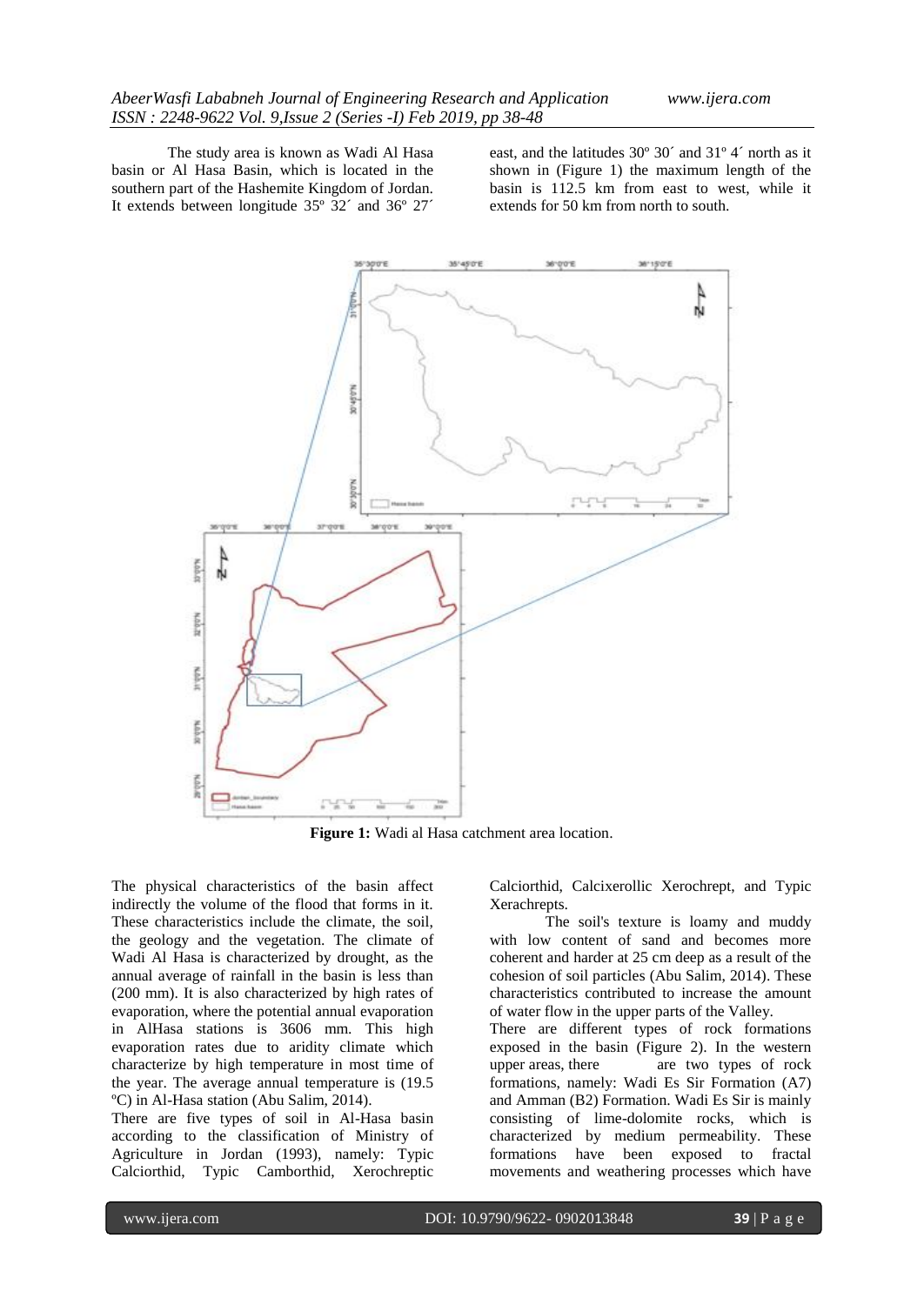contributed to increase their permeability (Abu Salim, 2014). Amman Formation consists of limestone, flint stone and phosphate stone. This formation is characterized by a large number of cracks and joints that have contributed directly to increased water leakage rates of flows, and reduced their ability to form a stream floods. This formation goes back to the Campanian Age (Bender, 1974). In the central areas of the basin, there are two types of formations, namely: Al-Muwaqqar (B3) Formation and Um Rjam (B4) Formation. Al-Muwaqqar Formation consists of marl and chalk rocks and it goes back to the Maastrichtian Age (Bender, 1974). It features by an abundance of joints and cracks, which increases the permeability of this formation and therefore reduces the coefficient of water flow of the river tributaries that their riverbeds are formed from this formation

(Abu Salim, 2014). The formation of Um Rjam (B4) is composed of flint-limestone which goes back to the Tertiary era of modern life. It is characterized by medium permeability which increases the size of water discharge of the river tributaries that their riverbeds are formed from this formation (Abu Salim, 2014). The surface formations of the eastern plateau of the basin consists of valleys sediments except the northern areas of the plateau which consists of Lower Ajlun formation. These sediments consist of rock debris of flint, limestone, boulders and dirt and go back to the Pleistocene Age. They are characterized by their high permeability which reduces the volume of water discharge in the valleys, and causes a delay in the velocity of water flow to the main stream, hence, reducing the possibility of flooding (Abu Salim, 2014).



**Figure 2**: Geological map of Wadi Al Hasa.

## **III. METHODOLOGY**

Runoff volume was calculated using three different methods: Curve number (Rainfall-Runoff model approach), Time of Concentration, and Unit hydrograph method. These methods were explained in schematic representation in Figure (3).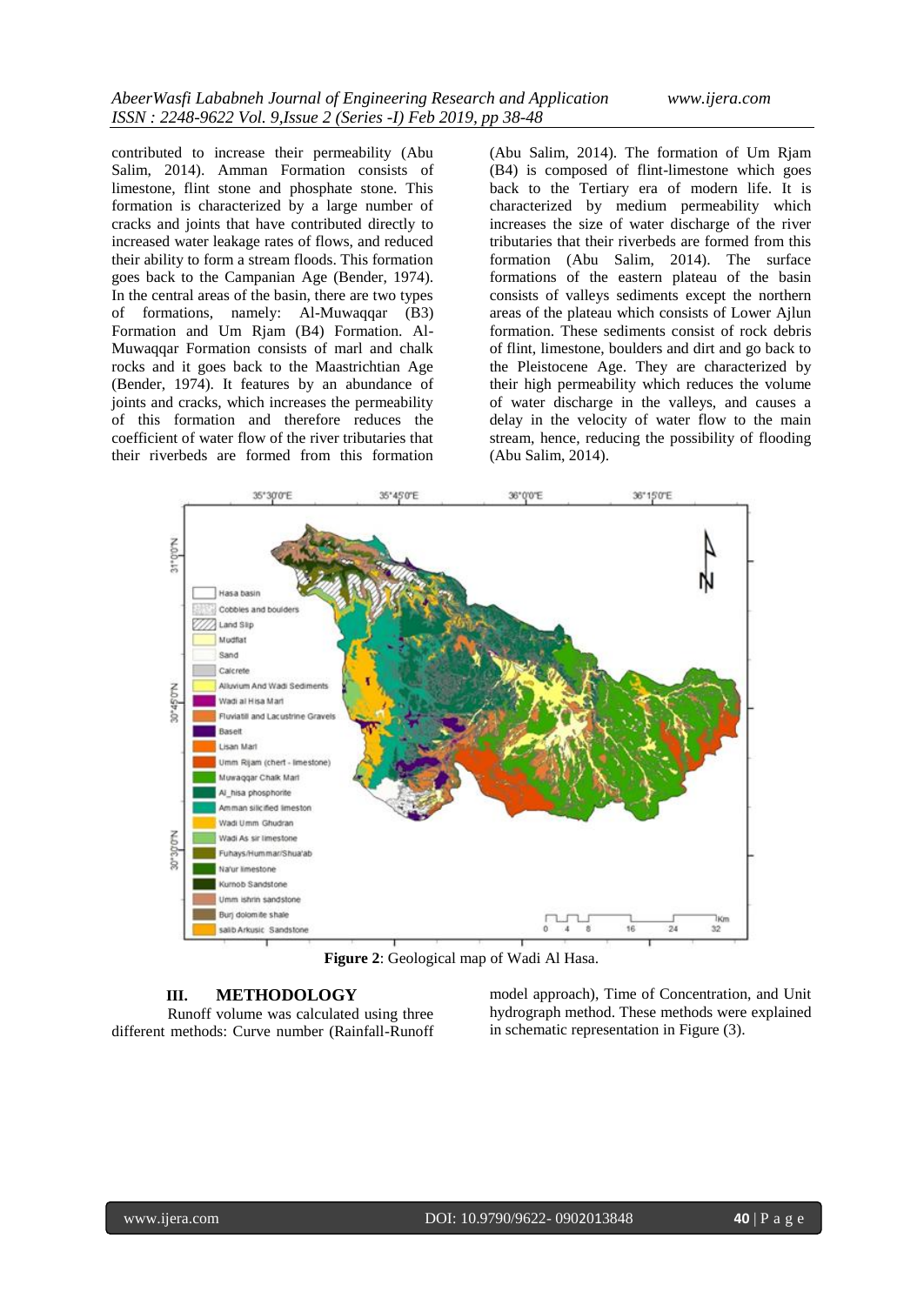

**Figure 3:** schematic representation for methods of calculating runoff

## **3.1 Curve number (Rainfall-Runoff model approach)**

Estimating rainfall discharge is difficult in large catchment areas with varying topography so that three ArcGIS-based hydrological models were developed to estimate rainfall discharge for storms that occur anywhere. The test results approved the potential for GIS to aid in the creation of highly accurate hydrological models (Kirkby, et. al., 2011).

Three models were developed: a Provincial Design Flow Method; the Rational Method, and Soil Conservation Service Curve Number Model (SCSCN). The latter two incorporate coefficient values to designate changes in topography. Runoff coefficients ranging from 0.01 (stagnant water) to 1 (steep sloping asphalt road) were derived from soil type, ground slope and vegetation cover. Curve number values ranging from 1 (asphalt road) to 100 (stagnant water) were assigned based on differences in soil type and vegetation cover (Kirkby, et. al., 2011).

The SCS-curve number method is the model approach which used to predict runoff volumes and peak flows. With this model, the precipitation excess can be calculated; the maximum retention and the watershed characteristics are related throw the curve number (CN). The SCS-curve number method is used in many event based models to establish the initial soul moisture condition and the infiltration characteristics (USDA, 1993). The SCS runoff equation is:

$$
Q = \frac{(p - 0.2 S)^{2}}{(p + 0.8S)}
$$
 (1)

Where:

Q: runoff depth (mm)

P: precipitation depth (mm)

S: the total losses of the rainfall depending on soil type (mm) and it can be calculated by the following equation:

$$
S = \frac{25400}{CN} - 254
$$
 (2)

Initial abstraction (Ia) is all losses before runoff begins. It includes water retained in surface depressions, water intercepted by vegetation, evaporation, and infiltration. Ia is highly variable but generally is correlated with soil and cover parameters.

$$
Ia = 0.2 S
$$

Where:

(3)

Ia: Initial abstraction (mm).

#### **3.2 Time of Concentration:**

Time of Concentration is the time required for the most remote drop of water to reach the outlet of the watershed.

Many equations have been proposed for the time of concentration. Below are equations of the most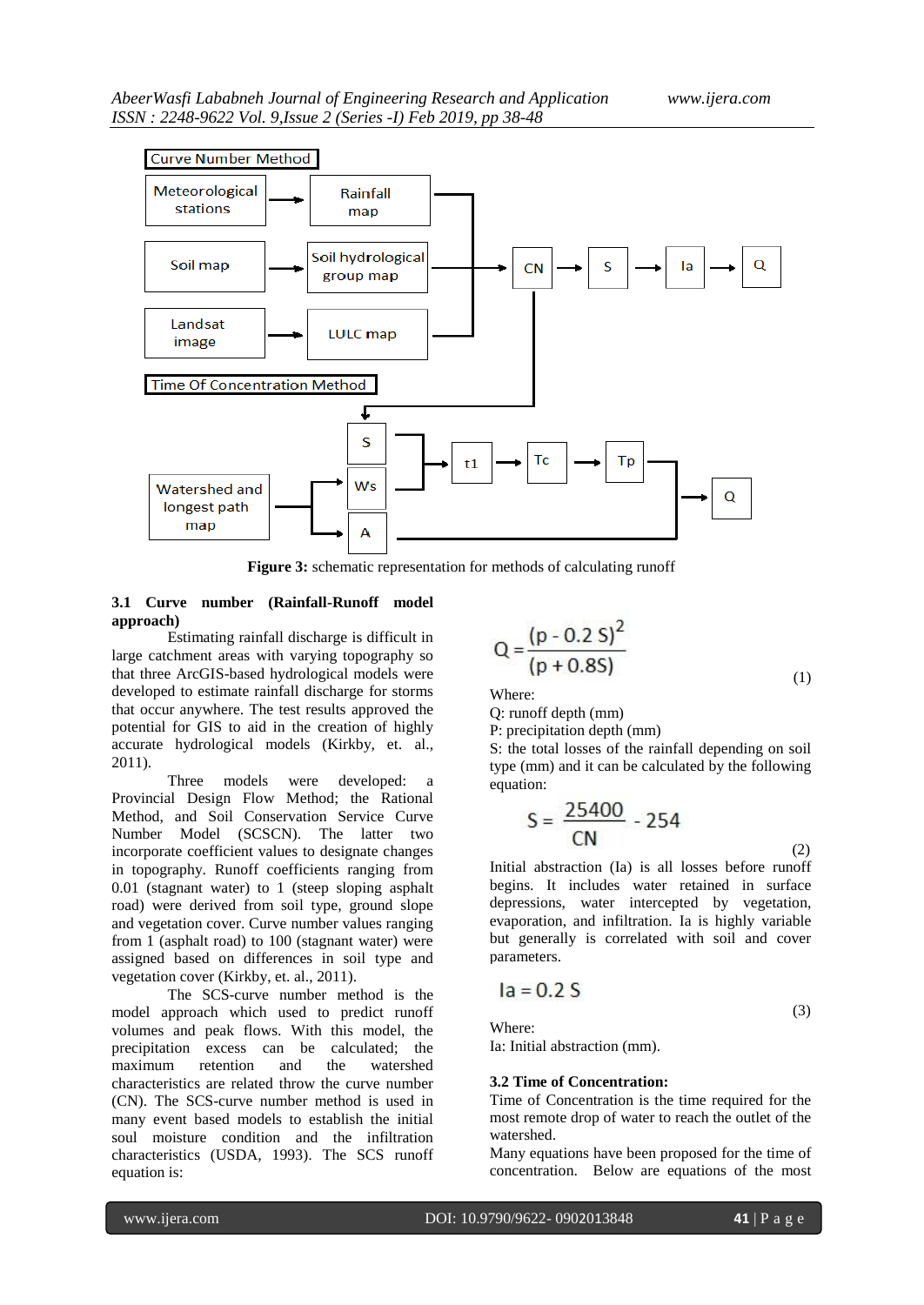commonly used from Soil Conservation Service (SCS, 1982).

$$
S = \frac{1000}{CN} - 10
$$
 (4)

Where:

S: potential maximum retention (inch) CN: Curve number.

$$
t_1 = \frac{L^{0.8} * (S+1)^{0.7}}{1900 * W_S}
$$
 (5)

Where:

 $t_1$ : lag time (hours)

L: hydraulic length (feet)

S: potential maximum retention (inch)

Ws: average slope of watershed  $(\%).$ 

$$
1C = 1.67 * t_1 \tag{6}
$$

Where:

Tc: time of concentration (Hours)  $T_1$ : lag time (hours)

The Time of peak (Tp) was calculated by:

$$
Tp = \frac{D}{2} + 0.6 * Tc
$$
 (7)

Where:

Tp: time of peak (Hours) D: duration equal 1 hour. Peak discharge calculated by:

$$
Q_p = \frac{2.08 \cdot A}{Tp}
$$

Where:

$$
\mathsf{Tp} \tag{8}
$$

Qp: peak discharge of the unit hydrograph  $(m^3/s)$ 

2.08: constant value A: area  $(km^2)$ .

Arc Hydro tool was used to derive the longest path and the area of the catchment, Arc Hydro is a set of data models and tools that operates within ArcGIS to support geospatial and temporal data analyses for water management.

With Arc Hydro you can delineate and characterize watersheds in raster and vector formats, define and analyze hydro geometric networks, manage time series data, and export data to numerical models (Arc hydro tool tutorial, 2015).

#### **3.3 Unit hydrograph**

The Unit Hydrograph (UH) of a watershed is defined as the direct runoff hydrograph resulting from a unit volume of excess rainfall of constant intensity and uniformly distributed over the drainage area. (Ramírez, 2000).

The unit hydrograph approach is used to determine the peak discharge and its magnitude value and to calculate the optimum size of the flow drainage elements.

Watershed Processing: functions dealing with watershed and sub watershed delineation, and basin characteristic determination. They operate on top of the spatial data prepared in the terrain preprocessing stage.

## **IV. RESULTS**

# **4.1 Time of Concentration:**

The variables of the equations were estimated from Wadi Al Hasa watershed which was established by Arc Hydro tool in GIS which shown in (Figure 4).



**Figure 4:** Watershed with the longest path and outlet map.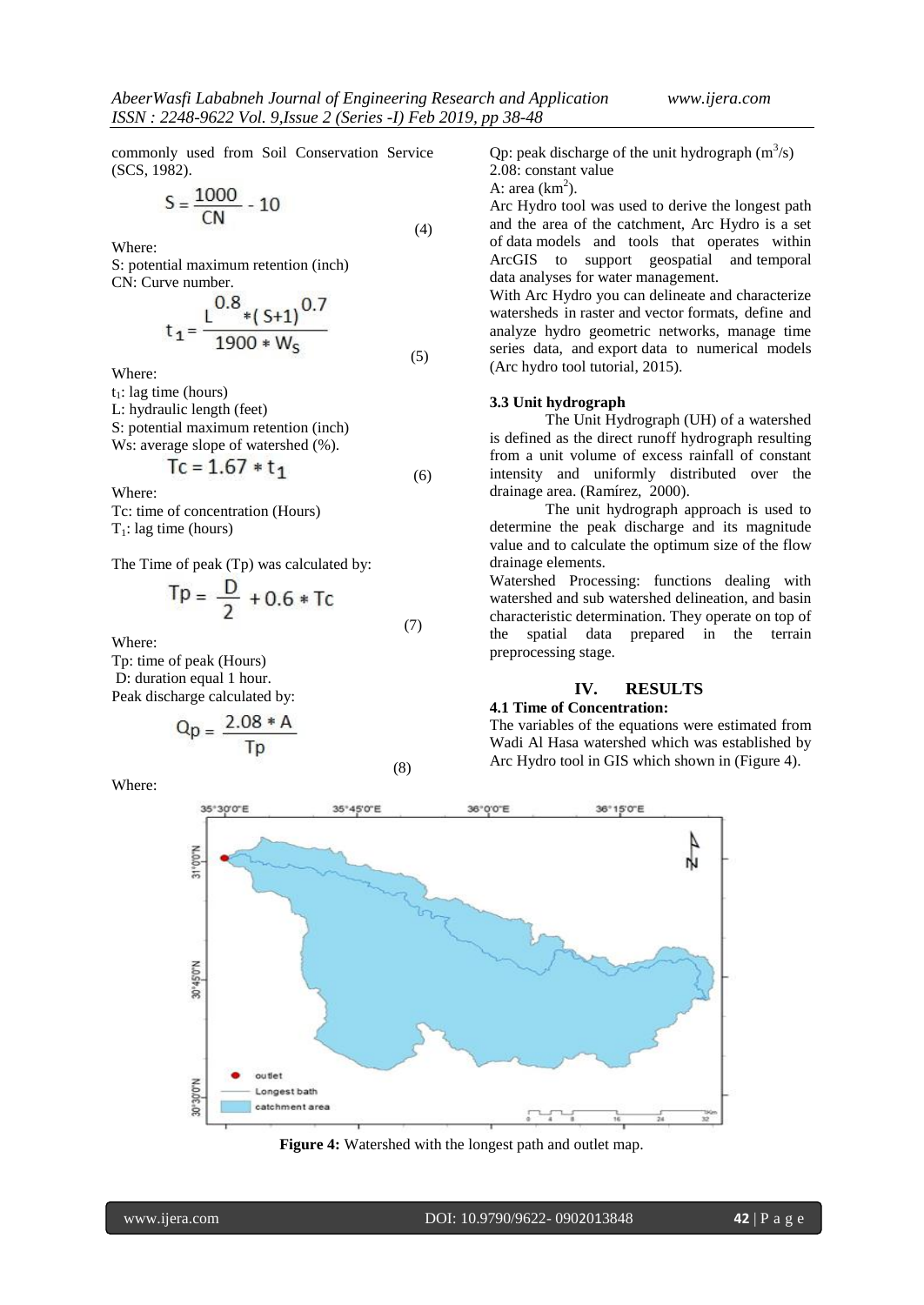**4.2 Curve number (Rainfall-Runoff model** 

catchment area were studied to construct the

The interpolated rainfall map was established from rainfall data of the meteorological stations using kriging method. The stations and rainfall map are

Eleven stations inside or outside the

**approach):**

isohytal rainfall map.

shown in Figure (5).

Wadi Al Hasa catchment characteristics are found to be; the highest elevation is 1585 m and the lowest is -258 below sea level, longest path of the wadi is 149.183 km which equals 92.7 mile, the average slope (%) of the longest path is 1.235%, the catchment area is  $2433 \text{ (km}^2)$  which is equal to 939.386 (mile<sup>2</sup>). The equations were applied and the results shown in table1.

**Table 1**: Hydrological parameters of Wadi Al Hasa catchment by using SCS Method

| mm<br>o v | (hours | $\mathbf{r}$<br>$I_c$ (hours) | (hours<br>÷м | Q,<br>Mц)<br>(m <sup>2</sup> ) | (m <sup>-</sup><br>W<br>Vo |
|-----------|--------|-------------------------------|--------------|--------------------------------|----------------------------|
| 1.628     | 29.84  | 49.8475                       | 29.9085      | 169.20                         | 88931520                   |



**Figure 5:** Meteorological stations and rainfall map of Wadi al Hasa catchment area.

The varies types of soils in the study area differ in their ability to increase the severity of water flood formed in the Wadi Al Hasa according to the water ability to penetrate into their sections depends on their landuse. These types were reclassified into three hydrological groups (Figure 6).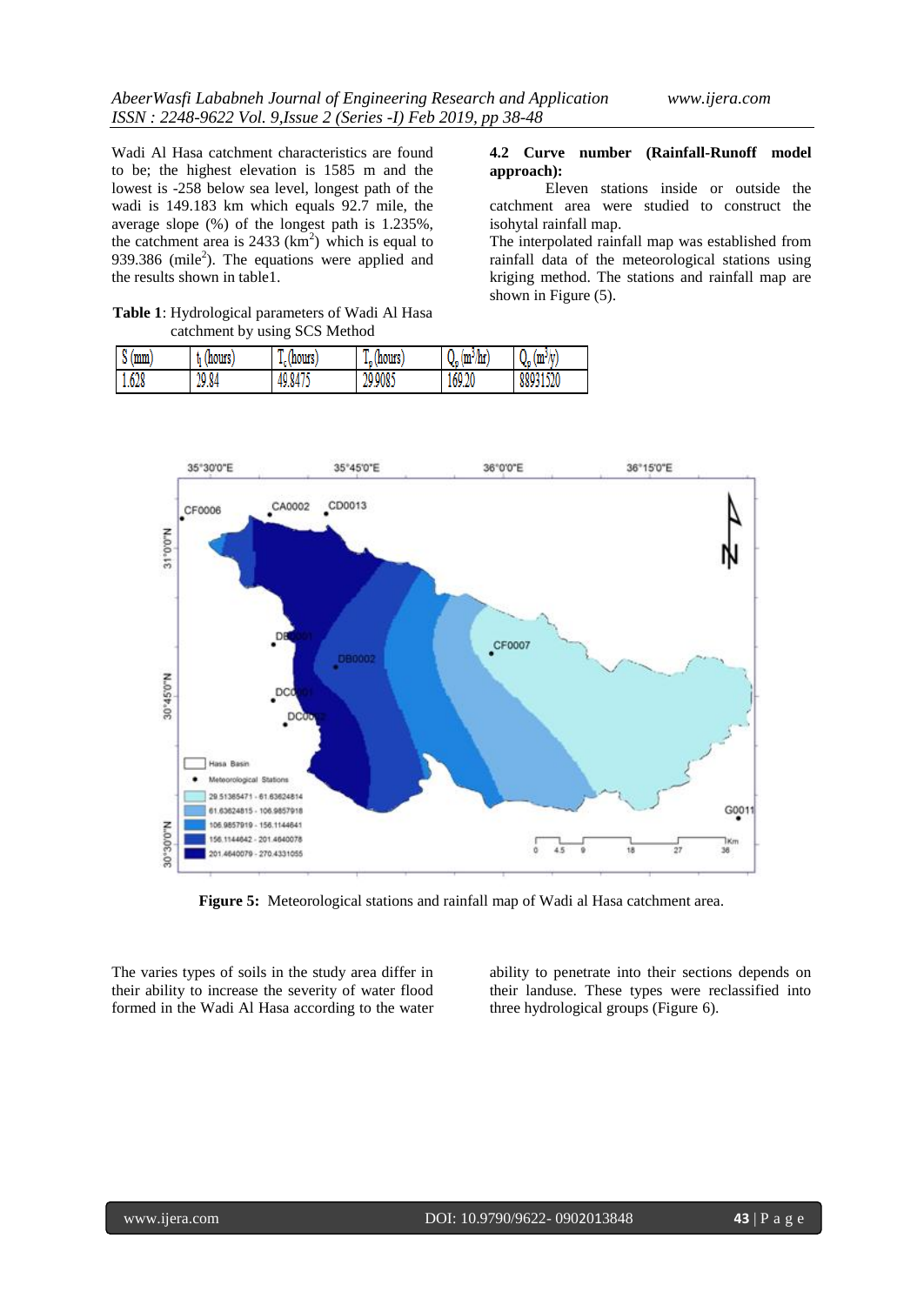*AbeerWasfi Lababneh Journal of Engineering Research and Application www.ijera.com ISSN : 2248-9622 Vol. 9,Issue 2 (Series -I) Feb 2019, pp 38-48*



**Figure 6:** Soil hydrological group of Wadi Al Hasa map.

land use map in Figure (7) was created using on screen digitizing of Landsat image which was downloaded from USGS website

[\(https://lpdaac.usgs.gov/data\\_access/usgs\\_earthexp](https://lpdaac.usgs.gov/data_access/usgs_earthexplorer) [lorer\)](https://lpdaac.usgs.gov/data_access/usgs_earthexplorer) acquired on 31/7/2017.



**Figure 7:** Landuse map of 2017 for Wadi Al Hasa catchment area.

Curve Number (CN) was derived from Urban Hydrology for Small Watersheds TR-55 and all above equations were applied to find Runoff values for DB0002 in table (2) and Figure (8) shows the verities in runoff values for both stations during 1990 to 2016.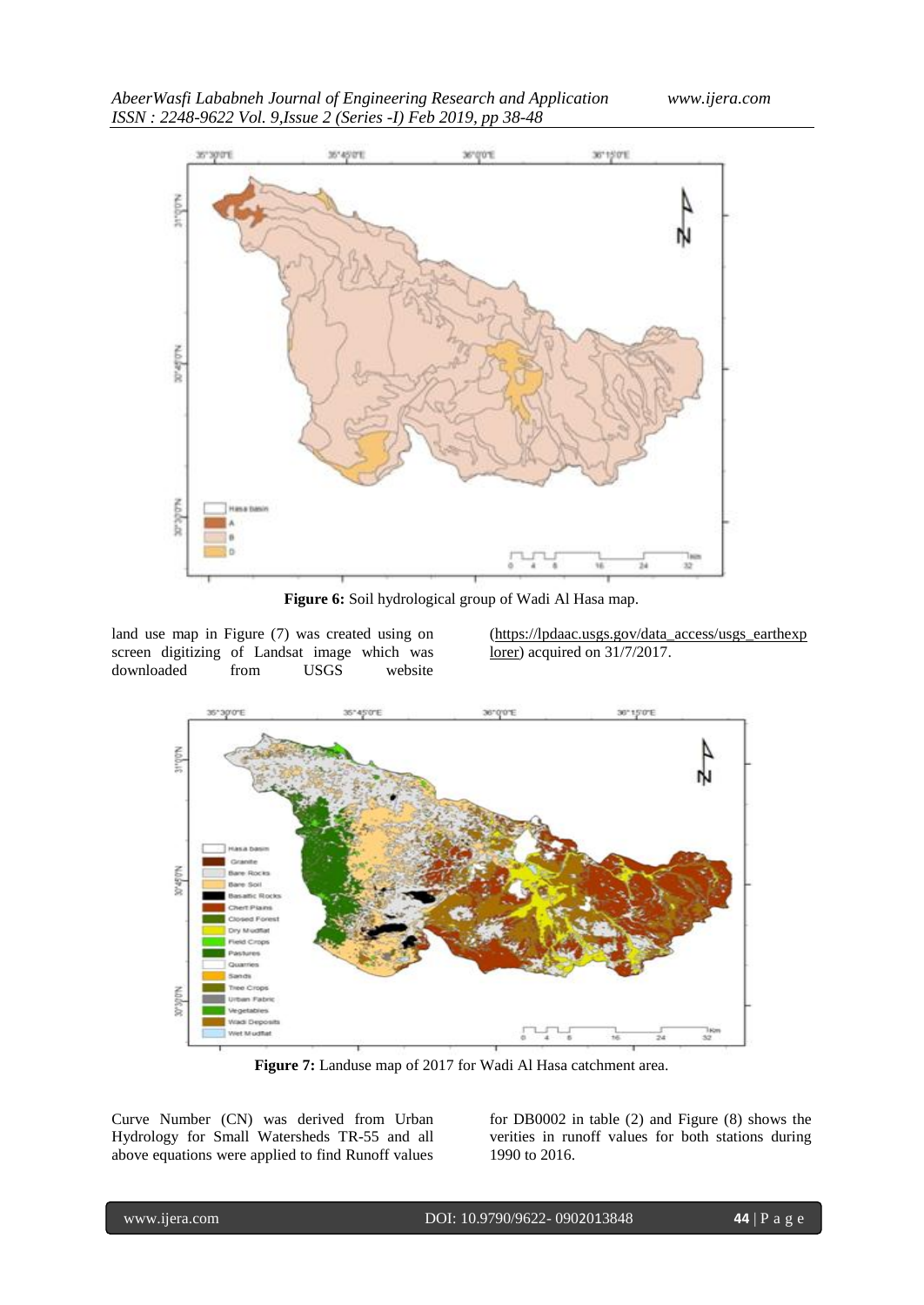| Runoff<br>(DB0002) | Oct   | Nov   | Dec    | Jan    | Feb    | March  | April  | May   | Total<br>(mm) | total* $A(m^3)$ |
|--------------------|-------|-------|--------|--------|--------|--------|--------|-------|---------------|-----------------|
| 1990               | 0.000 | 0.000 | 0.000  | 1.854  | 0.002  | 3.080  | 21.936 | 0.000 | 26.872        | 65379474.04     |
| 1991               | 0.000 | 0.000 | 9.850  | 0.038  | 0.074  | 21.639 | 0.000  | 0.000 | 31.601        | 76885136.91     |
| 1992               | 0.000 | 0.617 | 6.249  | 0.211  | 1.352  | 0.429  | 0.000  | 0.000 | 8.858         | 21551432.45     |
| 1993               | 0.000 | 0.000 | 0.070  | 0.132  | 36.968 | 0.000  | 0.000  | 0.000 | 37.169        | 90432891.97     |
| 1994               | 0.374 | 6.855 | 7.643  | 16.471 | 15.140 | 0.000  | 0.000  | 0.000 | 46.483        | 113092656.7     |
| 1995               | 0.374 | 0.000 | 0.000  | 0.000  | 0.723  | 0.000  | 0.000  | 0.000 | 1.096         | 2667651.718     |
| 1996               | 0.000 | 0.000 | 0.000  | 0.800  | 0.023  | 24.147 | 0.000  | 0.000 | 24.970        | 60753089.93     |
| 1997               | 0.000 | 0.000 | 0.000  | 28.217 | 4.467  | 1.715  | 0.000  | 0.000 | 34.399        | 83691764.45     |
| 1998               | 0.000 | 0.000 | 0.000  | 0.000  | 4.335  | 0.891  | 0.000  | 0.000 | 5.226         | 12714133.38     |
| 1999               | 0.000 | 0.000 | 0.002  | 10.495 | 0.000  | 1.985  | 0.000  | 0.000 | 12.482        | 30369622.92     |
| 2000               | 0.132 | 0.000 | 0.957  | 1.327  | 0.133  | 0.000  | 0.000  | 1.764 | 4.312         | 10491933.34     |
| 2001               | 0.000 | 3.555 | 0.309  | 0.418  | 3.312  | 2.698  | 1.854  | 0.000 | 12.146        | 29550483.48     |
| 2002               | 0.393 | 0.000 | 6.816  | 1.651  | 2.792  | 2.792  | 0.013  | 0.000 | 14.456        | 35172492.69     |
| 2003               | 0.000 | 0.000 | 0.000  | 33.135 | 0.071  | 0.169  | 0.000  | 0.000 | 33.375        | 81200958.05     |
| 2004               | 0.000 | 6.373 | 0.054  | 0.039  | 0.134  | 0.069  | 0.079  | 0.000 | 6.749         | 16419571.25     |
| 2005               | 0.000 | 0.000 | 0.013  | 0.000  | 0.132  | 0.000  | 0.371  | 0.000 | 0.515         | 1253291.211     |
| 2006               | 0.000 | 0.000 | 14.027 | 15.709 | 6.016  | 5.321  | 0.000  | 0.000 | 41.072        | 99929304.77     |
| 2007               | 0.000 | 0.000 | 0.000  | 15.709 | 6.016  | 5.321  | 0.000  | 0.000 | 27.046        | 65802377.99     |
| 2008               | 0.036 | 0.000 | 0.000  | 0.000  | 0.000  | 0.000  | 0.000  | 0.000 | 0.036         | 86480.93427     |
| 2009               | 0.000 | 0.000 | 4.335  | 0.000  | 5.553  | 5.579  | 0.000  | 0.000 | 15.467        | 37631388.13     |
| 2010               | 0.000 | 0.000 | 0.079  | 7.054  | 12.793 | 0.028  | 0.000  | 0.000 | 19.955        | 48549777.5      |
| 2011               | 0.000 | 0.069 | 0.114  | 0.040  | 9.933  | 0.000  | 2.592  | 0.000 | 12.749        | 31018059.03     |
| 2012               | 0.000 | 0.246 | 0.000  | 5.893  | 8.942  | 7.202  | 0.000  | 0.000 | 22.283        | 54215226.21     |
| 2013               | 0.000 | 0.000 | 6.489  | 43.213 | 0.000  | 0.000  | 0.000  | 0.000 | 49.702        | 120924932.1     |
| 2014               | 0.000 | 2.252 | 0.146  | 0.070  | 0.543  | 19.136 | 0.000  | 0.000 | 22.147        | 53884546.68     |
| 2015               | 0.870 | 0.000 | 0.000  | 12.435 | 0.000  | 0.000  | 0.000  | 0.000 | 13.306        | 32372735.34     |
| 2016               | 0.000 | 0.000 | 0.000  | 0.458  | 3.867  | 13.190 | 1.183  | 0.000 | 18.699        | 45494336.15     |
| average            |       |       |        |        |        |        |        |       |               | 48945768.49     |

**Table 2:** Runoff values for DB0002 Station



**Figure 8**: the varieties in runoff values in DB0002 during 1990 to 2016.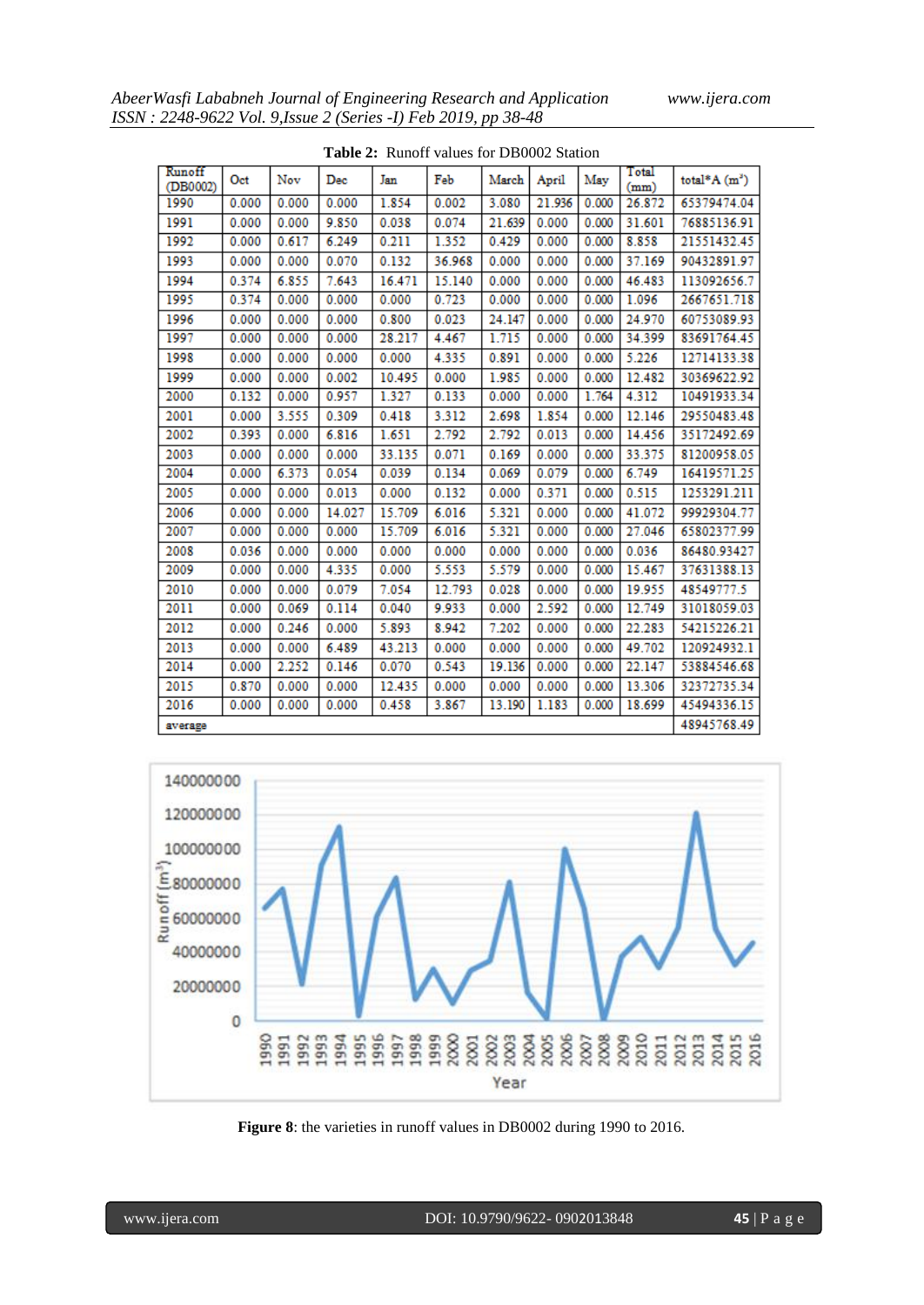## **1.3 Unit hydrograph**

Results of unit hydrograph are listed in Table 3 and Figure 9.

| <b>rasic s'i</b> calculation of only regraph discharge of waar in riasa watershed.<br>$Tp = 29.9$ hour |                  |                  |                  |          |                |       |            |
|--------------------------------------------------------------------------------------------------------|------------------|------------------|------------------|----------|----------------|-------|------------|
| $Qp = 169.2 \text{ m}^3/\text{s}$                                                                      |                  |                  |                  |          |                |       |            |
| t (hour)                                                                                               | t/tp             | q/qp             | $Q(m^3/s)$       | t (hour) | t/tp           | q/qp  | $Q(m^3/s)$ |
| $\pmb{0}$                                                                                              | $\boldsymbol{0}$ | $\boldsymbol{0}$ | $\boldsymbol{0}$ | 59       | $\sqrt{2}$     | 0.28  | 53.09      |
| $\mathbf{1}$                                                                                           | $\overline{0}$   | $\boldsymbol{0}$ | $\boldsymbol{0}$ | 60       | $\overline{2}$ | 0.28  | 52         |
| $\boldsymbol{2}$                                                                                       | 0.1              | 0.03             | 5.076            | 61       | $\sqrt{2}$     | 0.28  | 50.32      |
| $\mathbf{3}$                                                                                           | 0.1              | 0.03             | $\tau$           | 62       | 2.1            | 0.28  | 49.1       |
| $\overline{\mathbf{4}}$                                                                                | 0.1              | 0.03             | 10               | 63       | 2.1            | 0.28  | 47.376     |
| 5                                                                                                      | $0.2\,$          | 0.1              | 16.92            | 64       | 2.1            | 0.28  | 46         |
| 6                                                                                                      | 0.2              | 0.1              | 24               | 65       | 2.2            | 0.207 | 44.12      |
| $\overline{7}$                                                                                         | 0.2              | 0.1              | 28               | 66       | 2.2            | 0.207 | 40.6       |
| 8                                                                                                      | 0.3              | 0.19             | 32.148           | 67       | 2.2            | 0.207 | 37.76      |
| $\boldsymbol{9}$                                                                                       | 0.3              | 0.19             | 38               | 68       | 2.3            | 0.207 | 35.0244    |
| 10                                                                                                     | 0.3              | 0.19             | 40               | 69       | 2.3            | 0.207 | 34.5       |
| 11                                                                                                     | 0.4              | 0.31             | 46.5             | 70       | 2.3            | 0.207 | 32         |
| 12                                                                                                     | 0.4              | 0.31             | 52.452           | 71       | 2.4            | 0.147 | 30         |
| 13                                                                                                     | 0.4              | 0.31             | 63.7             | 72       | 2.4            | 0.147 | 26.8       |
| 14                                                                                                     | 0.5              | 0.47             | 79.524           | 73       | 2.4            | 0.147 | $25\,$     |
| 15                                                                                                     | 0.5              | 0.47             | 87               | 74       | 2.5            | 0.147 | 24.8724    |
| 16                                                                                                     | 0.5              | 0.47             | 99.4             | 75       | 2.5            | 0.147 | 24         |
| 17                                                                                                     | 0.6              | 0.66             | 111.672          | 76       | 2.5            | 0.147 | 23.5       |
| 18                                                                                                     | 0.6              | 0.66             | 119              | 77       | 2.6            | 0.107 | 22.9       |
| 19                                                                                                     | 0.6              | 0.66             | 127.9            | 78       | 2.6            | 0.107 | 21         |
| 20                                                                                                     | 0.7              | 0.82             | 138.744          | 79       | 2.6            | 0.107 | 20.06      |
| 21                                                                                                     | 0.7              | 0.82             | 143              | 80       | 2.7            | 0.107 | 19.45      |
| 22                                                                                                     | 0.7              | 0.82             | 150.56           | 81       | 2.7            | 0.107 | 18.6       |
| 23                                                                                                     | 0.8              | 0.93             | 157.356          | 82       | 2.7            | 0.107 | 18.1044    |
| 24                                                                                                     | 0.8              | 0.93             | 160              | 83       | 2.8            | 0.077 | 17         |
| 25                                                                                                     | $0.8\,$          | 0.93             | 165              | 84       | $2.8\,$        | 0.077 | 16         |
| 26                                                                                                     | 0.9              | 0.99             | 167.508          | 85       | 2.8            | 0.077 | 15         |
| 27                                                                                                     | 0.9              | 0.99             | 168              | 86       | 2.9            | 0.077 | 14         |
| 28                                                                                                     | 0.9              | 0.99             | 168.508          | 87       | 2.9            | 0.077 | 13.0284    |
| 29                                                                                                     | $\mathbf{1}$     | $\mathbf{1}$     | 169              | 88       | 2.9            | 0.077 | 12         |
| 30                                                                                                     | $\mathbf{1}$     | $\mathbf{1}$     | 169.2            | 89       | $\mathfrak{Z}$ | 0.055 | 10         |
| 31                                                                                                     | $\mathbf{1}$     | $\mathbf{1}$     | 168.2            | 90       | $\overline{3}$ | 0.055 | 9.87       |
| 32                                                                                                     | 1.1              | 0.99             | 167.508          | 91       | 3              | 0.055 | 10         |
| 33                                                                                                     | 1.1              | 0.99             | 165              | 92       | 3.1            | 0.055 | 9.5        |
| 34                                                                                                     | 1.1              | 0.99             | 163.6            | 93       | 3.1            | 0.055 | 9.306      |
| 35                                                                                                     | 1.2              | 0.93             | 160.76           | 94       | 3.1            | 0.055 | 9          |
| 36                                                                                                     | 1.2              | 0.93             | 157.356          | 95       | 3.2            | 0.04  | 8.56       |

**Table 3:** Calculation of Unit Hydrograph discharge of Wadi Al Hasa watershed.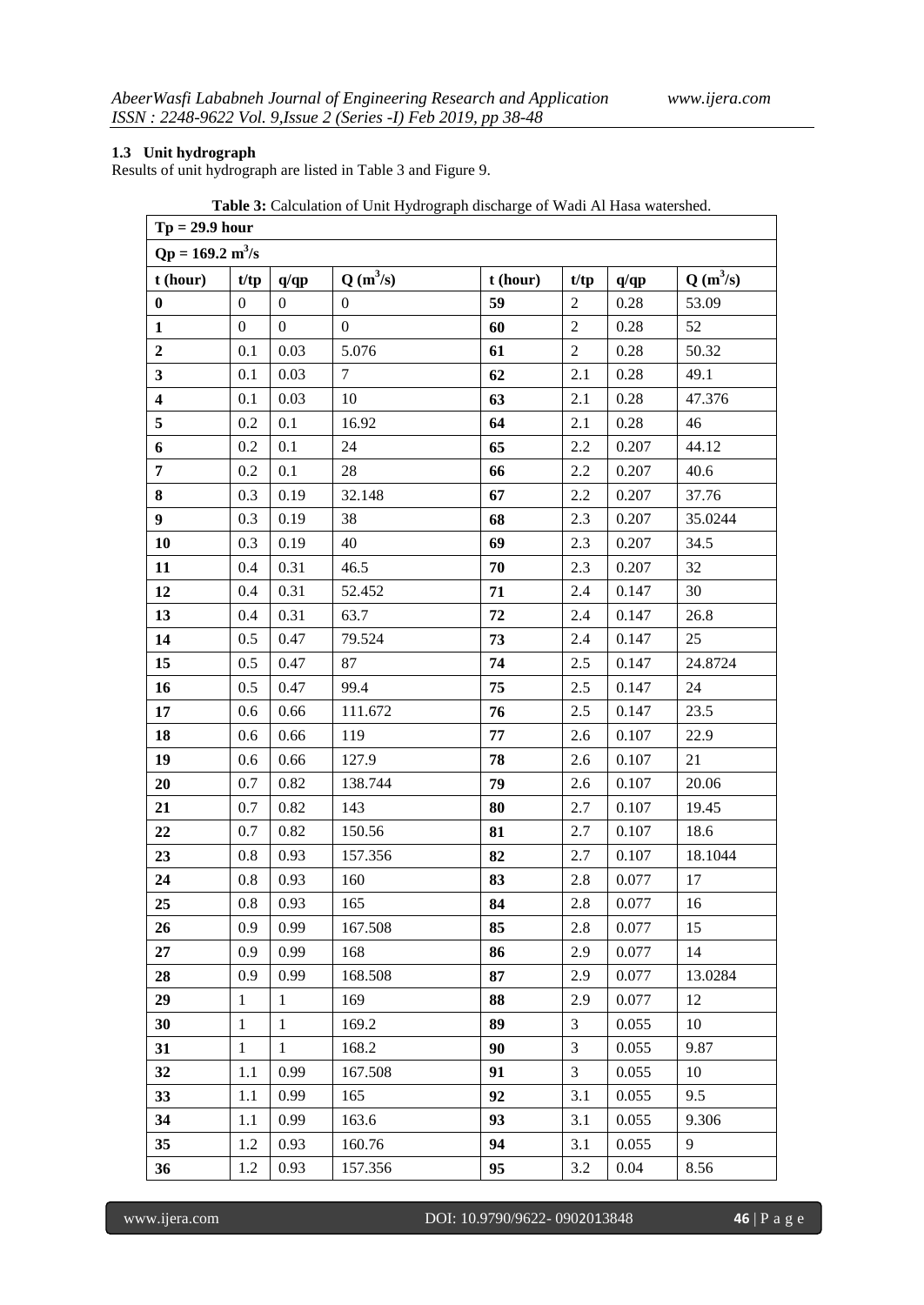*AbeerWasfi Lababneh Journal of Engineering Research and Application www.ijera.com ISSN : 2248-9622 Vol. 9,Issue 2 (Series -I) Feb 2019, pp 38-48*

| 37 | 1.2 | 0.93 | 150     | 96         | 3.2 | 0.04  | 8.23            |
|----|-----|------|---------|------------|-----|-------|-----------------|
| 38 | 1.3 | 0.86 | 145.512 | 97         | 3.2 | 0.04  | 8               |
| 39 | 1.3 | 0.86 | 142     | 98         | 3.3 | 0.04  | 7.8             |
| 40 | 1.3 | 0.86 | 140     | 99         | 3.3 | 0.04  | $7\overline{ }$ |
| 41 | 1.4 | 0.78 | 131.976 | 100        | 3.3 | 0.04  | 6.768           |
| 42 | 1.4 | 0.78 | 127     | 101        | 3.4 | 0.029 | 6.5             |
| 43 | 1.4 | 0.78 | 123     | 102        | 3.4 | 0.029 | 6.38            |
| 44 | 1.5 | 0.68 | 115.056 | 103        | 3.4 | 0.029 | 6               |
| 45 | 1.5 | 0.68 | 112     | 104        | 3.5 | 0.029 | 5.9068          |
| 46 | 1.5 | 0.68 | 109.76  | 105        | 3.5 | 0.029 | 5.254           |
| 47 | 1.6 | 0.56 | 102     | 106        | 3.5 | 0.029 | 4.9068          |
| 48 | 1.6 | 0.56 | 94.752  | 107        | 3.6 | 0.021 | 4.35            |
| 49 | 1.6 | 0.56 | 89.98   | 108        | 3.6 | 0.021 | $\overline{4}$  |
| 50 | 1.7 | 0.46 | 87.54   | 109        | 3.6 | 0.021 | 3.7532          |
| 51 | 1.7 | 0.46 | 77.832  | <b>110</b> | 3.7 | 0.021 | 3.5532          |
| 52 | 1.7 | 0.46 | 70.43   | 111        | 3.7 | 0.021 | 3.126           |
| 53 | 1.8 | 0.39 | 65.988  | 112        | 3.7 | 0.021 | 2.7             |
| 54 | 1.8 | 0.39 | 63.267  | 113        | 3.8 | 0.015 | 2.538           |
| 55 | 1.8 | 0.39 | 60      | 114        | 3.8 | 0.015 | 2.5             |
| 56 | 1.9 | 0.33 | 56.897  | 115        | 3.8 | 0.015 | 2.5             |
| 57 | 1.9 | 0.33 | 55.836  | 116        | 3.8 | 0.015 | 2.5             |
| 58 | 1.9 | 0.33 | 54      | 117        | 3.8 | 0.015 | 2.5             |



**Figure 9:** Synthetic Unit Hydrograph for Wadi Al Hasa

# **V. DISCUSSION:**

The runoff model was calibrated using the daily data of rainfall that recorded at the outlet of the study watershed for the years 1990 to 2017, the total runoff computed by the model was found to

be 88.93MCM/year and 48.94MCM/year for Time of concentration method and Curve Number method respectively,

The proposed approach of using GIS applying the CN method for runoff coefficient